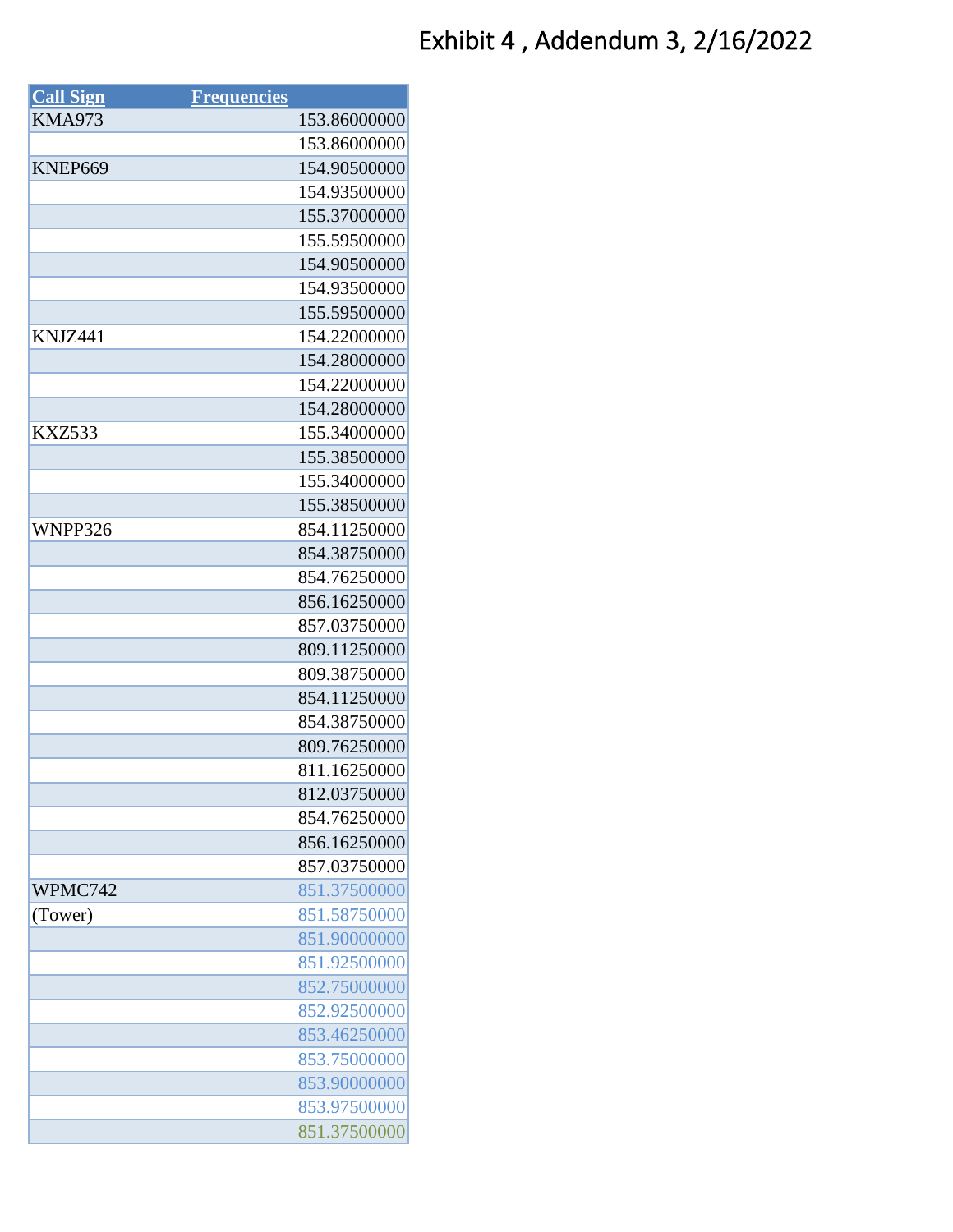| <b>Call Sign</b> | <b>Frequencies</b> |              |
|------------------|--------------------|--------------|
|                  |                    | 851.68750000 |
|                  |                    | 851.90000000 |
|                  |                    | 851.92500000 |
|                  |                    | 852.75000000 |
|                  |                    | 852.92500000 |
|                  |                    | 853.46250000 |
|                  |                    | 853.75000000 |
|                  |                    | 853.90000000 |
|                  |                    | 853.97500000 |
|                  |                    | 806.37500000 |
|                  |                    | 806.68750000 |
|                  |                    | 806.90000000 |
|                  |                    | 806.92500000 |
|                  |                    | 807.75000000 |
|                  |                    | 807.92500000 |
|                  |                    | 808.46250000 |
|                  |                    | 808.75000000 |
|                  |                    | 808.90000000 |
|                  |                    | 808.97500000 |
|                  |                    | 851.37500000 |
|                  |                    | 851.46250000 |
|                  |                    | 851.68750000 |
|                  |                    | 851.90000000 |
|                  |                    | 851.92500000 |
|                  |                    | 852.75000000 |
|                  |                    | 852.92500000 |
|                  |                    | 853.75000000 |
|                  |                    | 853.90000000 |
|                  |                    | 853.97500000 |
|                  |                    | 806.37500000 |
|                  |                    | 806.68750000 |
|                  |                    | 806.90000000 |
|                  |                    | 806.92500000 |
|                  |                    | 807.75000000 |
|                  |                    | 807.92500000 |
|                  |                    | 808.46250000 |
|                  |                    | 808.75000000 |
|                  |                    | 808.90000000 |
|                  |                    | 808.97500000 |
|                  |                    | 851.37500000 |
|                  |                    | 851.68750000 |
|                  |                    | 851.90000000 |
|                  |                    | 851.92500000 |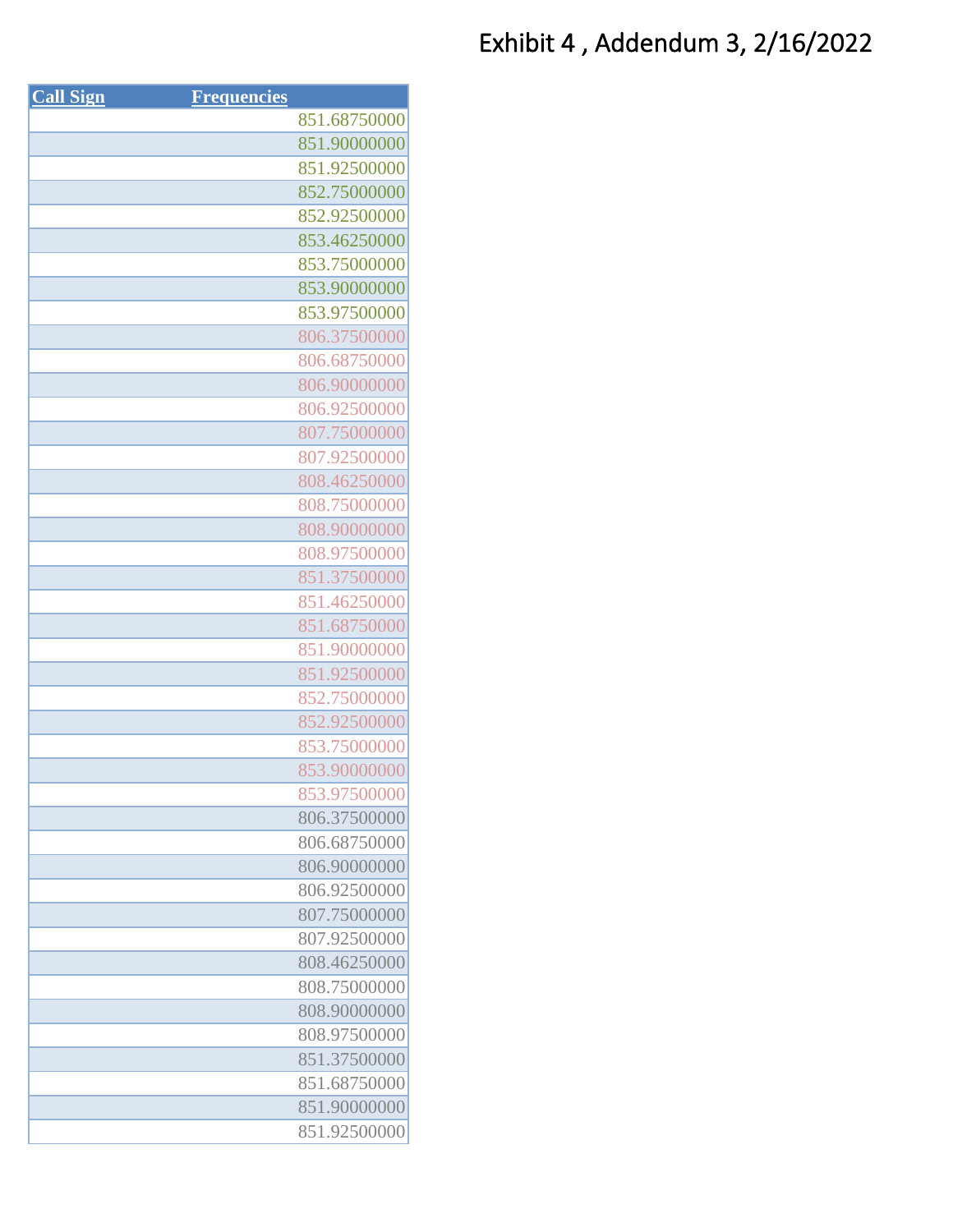## Exhibit 4 , Addendum 3, 2/16/2022

| 852.75000000<br>852.92500000<br>853.46250000<br>853.75000000<br>853.90000000<br>853.97500000<br>WQBA476<br>4940.00000000<br>4990.00000000<br>4940.00000000<br>4990.00000000<br>WQDB335<br>851.37500000<br>851.68750000<br>851.90000000<br>851.92500000<br>852.75000000<br>852.92500000<br>853.46250000 |
|--------------------------------------------------------------------------------------------------------------------------------------------------------------------------------------------------------------------------------------------------------------------------------------------------------|
|                                                                                                                                                                                                                                                                                                        |
|                                                                                                                                                                                                                                                                                                        |
|                                                                                                                                                                                                                                                                                                        |
|                                                                                                                                                                                                                                                                                                        |
|                                                                                                                                                                                                                                                                                                        |
|                                                                                                                                                                                                                                                                                                        |
|                                                                                                                                                                                                                                                                                                        |
|                                                                                                                                                                                                                                                                                                        |
|                                                                                                                                                                                                                                                                                                        |
|                                                                                                                                                                                                                                                                                                        |
|                                                                                                                                                                                                                                                                                                        |
|                                                                                                                                                                                                                                                                                                        |
|                                                                                                                                                                                                                                                                                                        |
|                                                                                                                                                                                                                                                                                                        |
|                                                                                                                                                                                                                                                                                                        |
|                                                                                                                                                                                                                                                                                                        |
|                                                                                                                                                                                                                                                                                                        |
| 853.75000000                                                                                                                                                                                                                                                                                           |
| 853.90000000                                                                                                                                                                                                                                                                                           |
| 853.97500000                                                                                                                                                                                                                                                                                           |
| 851.37500000                                                                                                                                                                                                                                                                                           |
| 851.68750000                                                                                                                                                                                                                                                                                           |
| 851.90000000                                                                                                                                                                                                                                                                                           |
| 851.92500000                                                                                                                                                                                                                                                                                           |
| 852.75000000                                                                                                                                                                                                                                                                                           |
| 852.92500000                                                                                                                                                                                                                                                                                           |
| 853.46250000                                                                                                                                                                                                                                                                                           |
| 853.75000000                                                                                                                                                                                                                                                                                           |
| 853.90000000                                                                                                                                                                                                                                                                                           |
| 853.97500000                                                                                                                                                                                                                                                                                           |
| 851.37500000                                                                                                                                                                                                                                                                                           |
| 851.68750000                                                                                                                                                                                                                                                                                           |
| 851.90000000                                                                                                                                                                                                                                                                                           |
| 851.92500000                                                                                                                                                                                                                                                                                           |
| 852.75000000                                                                                                                                                                                                                                                                                           |
| 852.92500000                                                                                                                                                                                                                                                                                           |
| 853.46250000                                                                                                                                                                                                                                                                                           |
| 853.75000000                                                                                                                                                                                                                                                                                           |
| 853.90000000                                                                                                                                                                                                                                                                                           |
| 853.90000000                                                                                                                                                                                                                                                                                           |
| 851.37500000                                                                                                                                                                                                                                                                                           |
| 851.68750000                                                                                                                                                                                                                                                                                           |
| 851.90000000                                                                                                                                                                                                                                                                                           |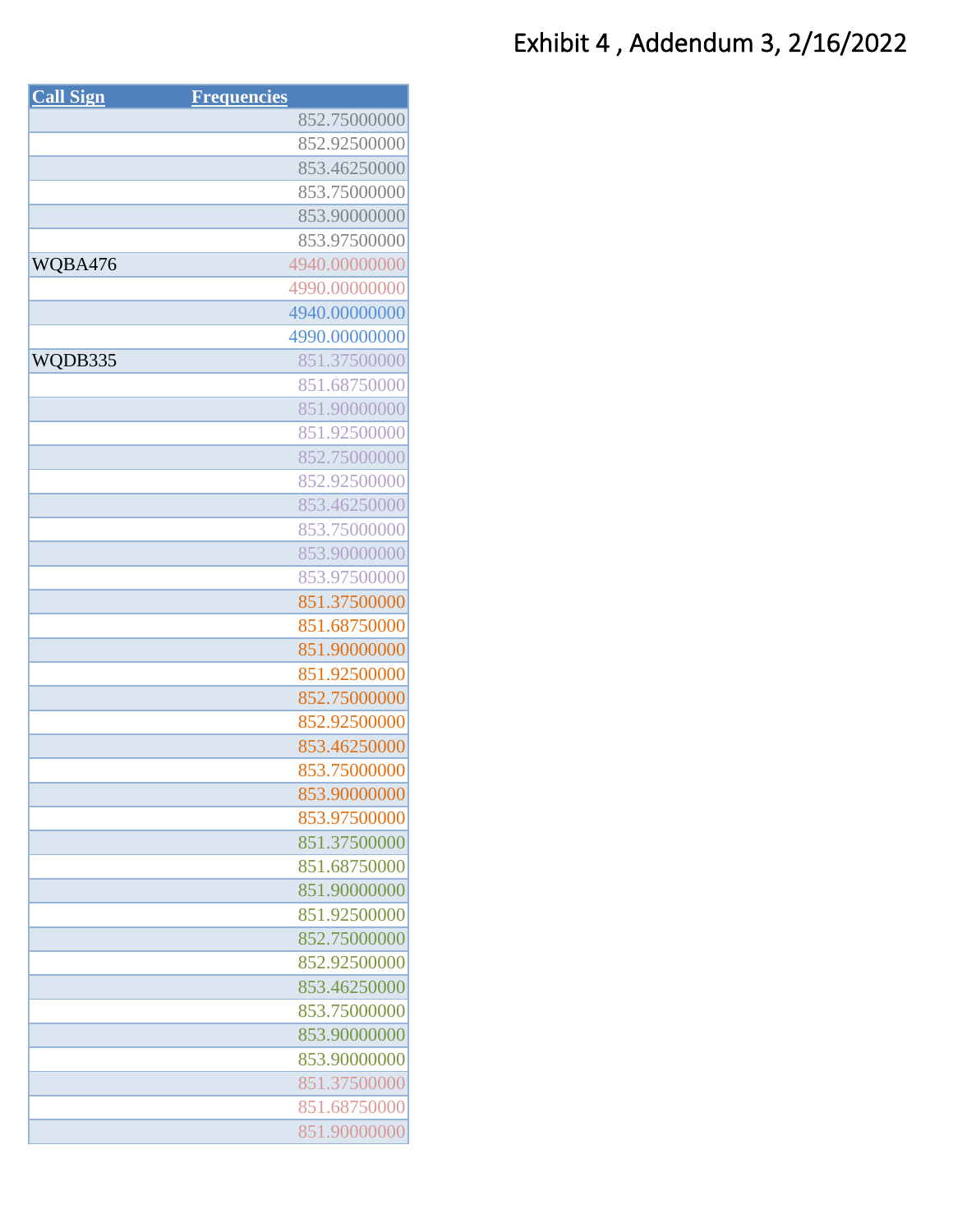| <b>Call Sign</b> | <b>Frequencies</b> |              |
|------------------|--------------------|--------------|
|                  |                    | 851.92500000 |
|                  |                    | 852.75000000 |
|                  |                    | 852.92500000 |
|                  |                    | 853.46250000 |
|                  |                    | 853.75000000 |
|                  |                    | 853.90000000 |
|                  |                    | 853.97500000 |
|                  |                    | 851.37500000 |
|                  |                    | 851.68750000 |
|                  |                    | 851.90000000 |
|                  |                    | 851.92500000 |
|                  |                    | 852.75000000 |
|                  |                    | 852.92500000 |
|                  |                    | 853.46250000 |
|                  |                    | 853.75000000 |
|                  |                    | 853.90000000 |
|                  |                    | 853.97500000 |
|                  |                    | 808.75000000 |
|                  |                    | 808.90000000 |
|                  |                    | 808.97500000 |
|                  |                    | 851.37500000 |
|                  |                    | 851.68750000 |
|                  |                    | 851.90000000 |
|                  |                    | 851.92500000 |
|                  |                    | 852.75000000 |
|                  |                    | 852.92500000 |
|                  |                    | 853.46250000 |
|                  |                    | 853.75000000 |
|                  |                    | 853.90000000 |
|                  |                    | 853.97500000 |
|                  |                    | 806.37500000 |
|                  |                    | 806.68750000 |
|                  |                    | 806.90000000 |
|                  |                    | 806.92500000 |
|                  |                    | 807.75000000 |
|                  |                    | 807.92500000 |
|                  |                    | 808.46250000 |
| WQVM352          |                    | 851.01250000 |
|                  |                    | 851.51250000 |
|                  |                    | 851.01250000 |
|                  |                    | 851.51250000 |
|                  |                    | 851.01250000 |
|                  |                    | 851.51250000 |